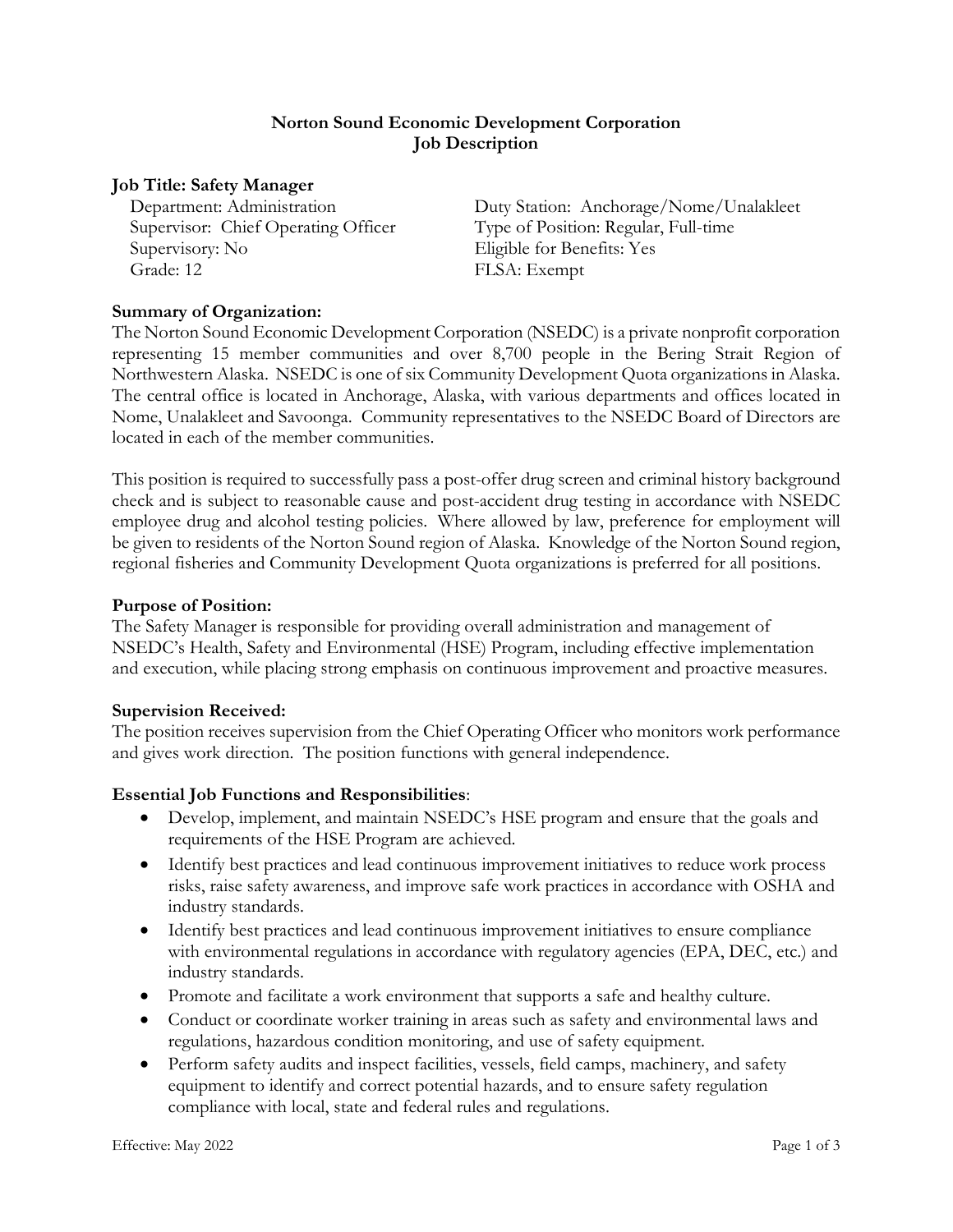- Coordinate with Human Resources to investigate industrial accidents, near-miss incidents, and occupational injuries to determine causes, install preventive measures, and manage return-to-work activities.
- Coordinate with Human Resources to complete and file all necessary reporting requirements and claims for Workers Compensation, Insurance and Quality Assurance Inspections.
- Compile, draft and submit accident reports timely and as required by regulatory agencies.
- Keep senior management abreast of best practices in the areas of health, safety and environmental regulation.
- Develop, initiate and monitor corrective actions and initiatives for best practices in the areas of health, safety and environmental regulation.
- Provide technical guidance and mentoring to managers and employees on safety initiatives and necessary operational or procedural changes.
- Maintain files and records relating to HSE Program.
- Coordinate employee safety programs to determine their adequacy, including review of short- and long-term HSE Program goals.
- Evaluate safety, training and compliance needs for new initiatives and equipment.
- Order and maintain facility safety inventory, including supplies and equipment.
- Other duties as assigned

# **Qualifications:**

A bachelor's degree from an accredited university in Safety Management, Occupational Safety & Health or a related field and at least 5 years of progressive experience in safety is required. Year-foryear applicable work experience may be substituted for degree requirement.

A valid driver's license is required.

# **Knowledge and Skills:**

All employees should have the ability to follow policy, procedure and instructions, actively communicate with their supervisors to ensure understanding and manage their work accordingly, and represent the company in a professional manner.

- Knowledge and understanding of all federal, state and local laws regarding occupational safety and health (OSHA, NFPA, ANSI)
- Knowledge of laws and compliance within the seafood and maritime industries (USCG, Alaska DEC, etc)
- Knowledge of safety standards and regulations for the workplace
- Knowledge in hazard recognition and workplace inspections
- Knowledge in accident investigations and corrective preventative measures
- Knowledge on how to develop, implement and maintain a company safety program
- Knowledge of customer service concepts and practices
- Knowledge of seafood processing industry, commercial vessel operation and remote field camp operations preferred
- Ability to maintain confidential information
- Skill in operating office equipment
- Skill in oral and written communication